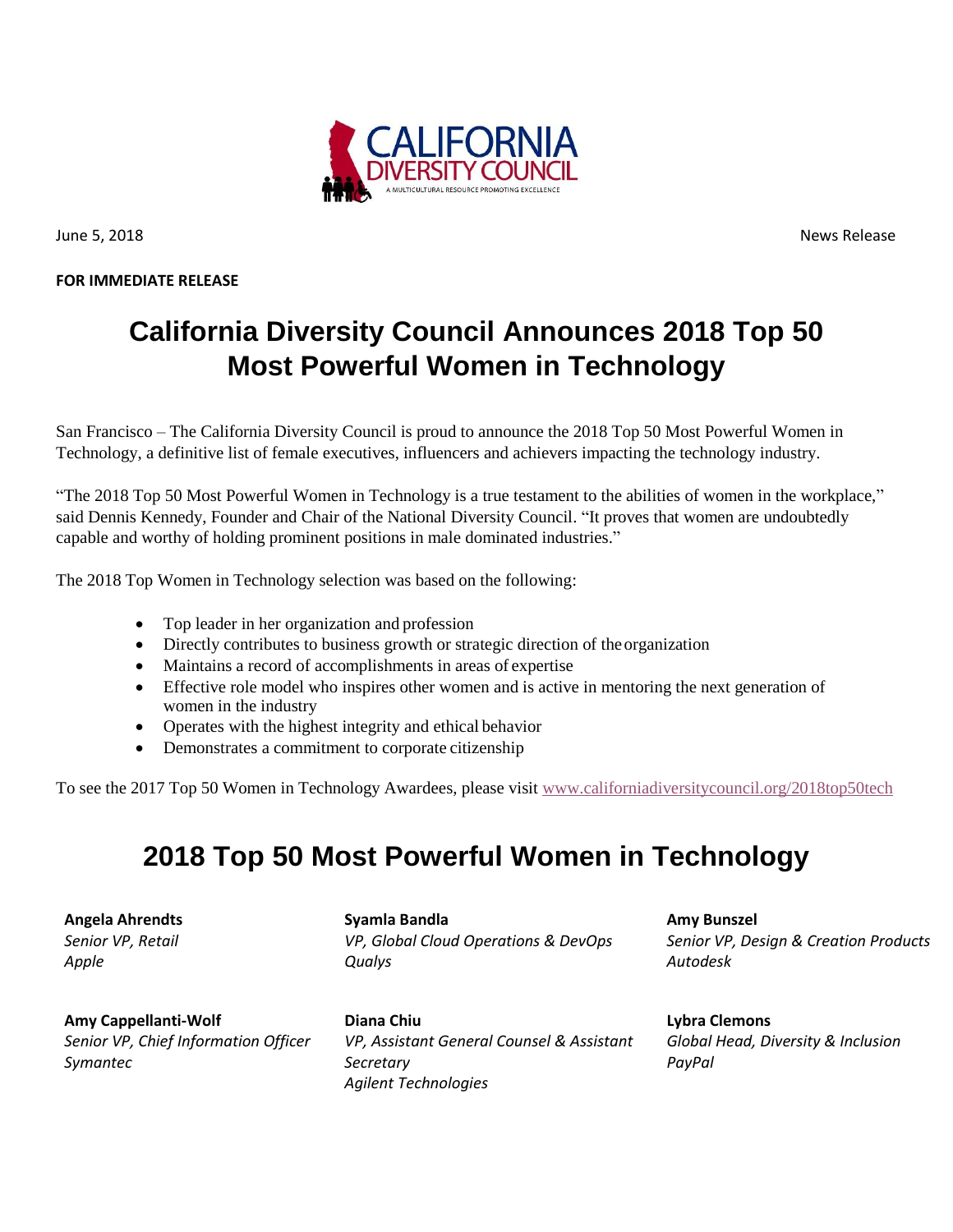**Tawni Cranz** *Chief People Officer Cruise Automation*

**Naomi Gleit**  *VP, Social Good Facebook*

**Liane Hornsey**  *Chief Human Resources Officer Uber*

**Kendra Jones** *VP, Legal Affairs & General Counsel Epson America*

**Colette Kress**  *Executive VP & Chief Financial Officer Nvidia*

**Ann Lewnes**  *Executive VP & Chief Marketing Officer Adobe*

**Gwen McDonald**  *Executive VP, Human Resources NetApp*

**Jessica Neal** *Chief Talent Officer Netflix*

**Elizabeth Pinkham**  *Executive VP, Global Real Estate Salesforce* 

**Jenny Dearborn**  *Senior VP & Chief Learning Officer SAP*

**Elena Gomez** *Chief Financial Officer Zendesk*

**Amy Howe** *Chief Operating Officer Ticketmaster, NA*

**Wendy Jones** *Senior VP, Global Operations eBay* 

**Christina Lai** *VP, Corporate Legal Affairs, & Corporate Secretary Applied Materials*

**Sandra Lopez**  *VP & General Manager Intel*

**Marilyn Meyer**  *Senior VP, Human Resources Xilinx*

**Kerrie Peraino** *VP, People Operations, Global Advisory Functions Google*

**Ellen Richey**  *Vice Chairman, Risk & Public Policy Visa Inc.*

**Claire Dixon** *Senior VP & Chief Communications Officer VMware*

**Anirma Gupta** *General Counsel Tanium*

**Ashley Johnson** *Chief Operating Officer & Chief Financial Officer Wealthfront*

**Kelly Kramer** *Executive VP & Chief Financial Officer Cisco*

**Cathie Lesjak**  *Chief Financial Officer HP Inc.*

**Chatelle Lynch**  *Senior VP & Chief Human Resources Officer McAfee*

**Laura Miele**  *Chief Studios Officer EA*

**Wendy M. Pfeiffer**  *Chief Information Officer Nutanix*

**Ginni Rometty**  *Chairman, President, & CEO IBM*